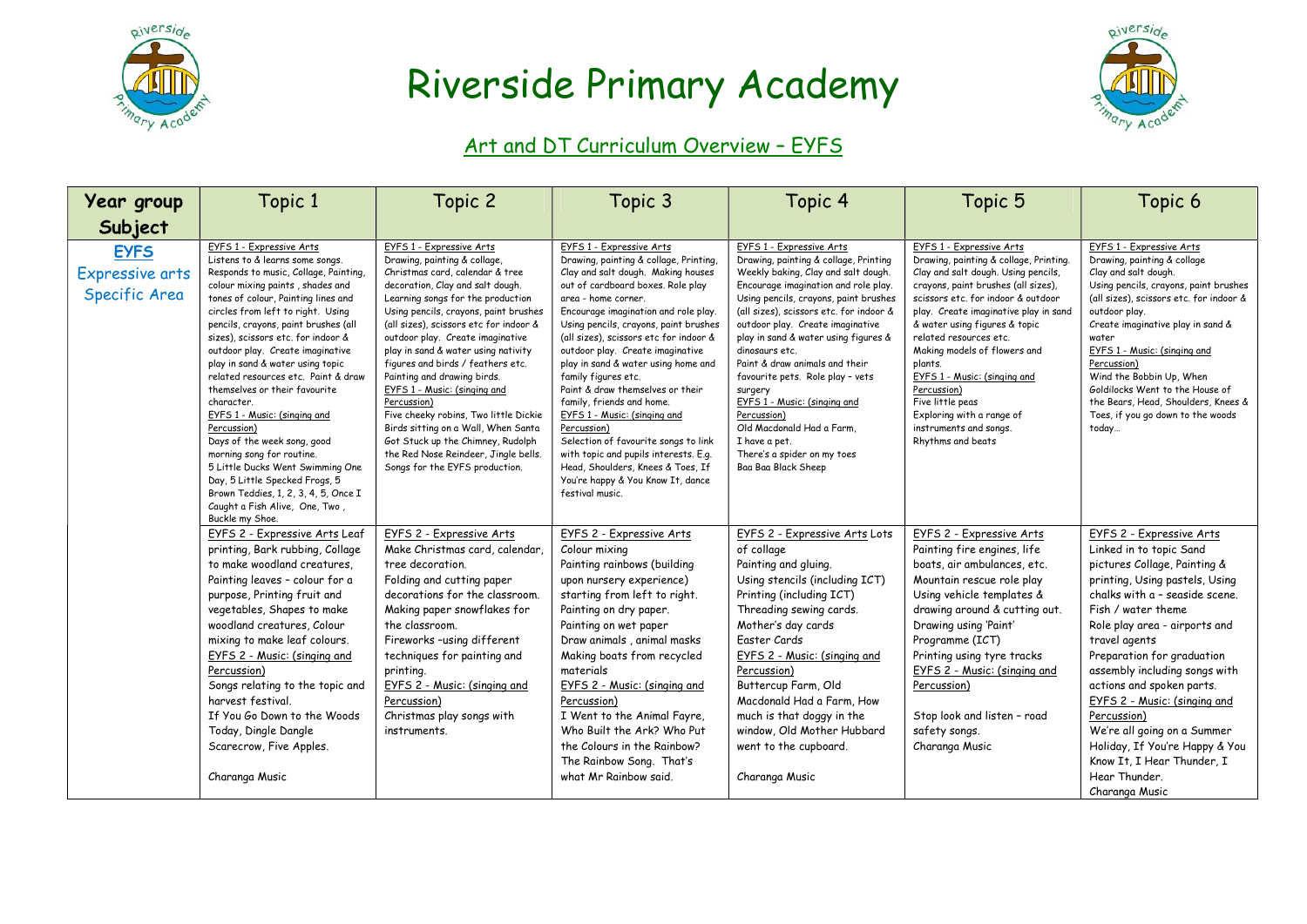



### Art and DT Curriculum Overview – Key Stage One

| <b>Year group</b> | Topic 1                                                                                                                                                              | Topic 2                                                                                                                                                                                                                     | Topic 3                                                                                                                                                                                                         | Topic 4                                                                                                                                                                                                                              | Topic 5                                                                                                                                                                                                                 | Topic 6                                                                                                                                                                                                          |
|-------------------|----------------------------------------------------------------------------------------------------------------------------------------------------------------------|-----------------------------------------------------------------------------------------------------------------------------------------------------------------------------------------------------------------------------|-----------------------------------------------------------------------------------------------------------------------------------------------------------------------------------------------------------------|--------------------------------------------------------------------------------------------------------------------------------------------------------------------------------------------------------------------------------------|-------------------------------------------------------------------------------------------------------------------------------------------------------------------------------------------------------------------------|------------------------------------------------------------------------------------------------------------------------------------------------------------------------------------------------------------------|
| Subject           |                                                                                                                                                                      |                                                                                                                                                                                                                             |                                                                                                                                                                                                                 |                                                                                                                                                                                                                                      |                                                                                                                                                                                                                         |                                                                                                                                                                                                                  |
| Year 1            | Art: Portraits                                                                                                                                                       | DT: Moving Pictures                                                                                                                                                                                                         | DT: Model Homes                                                                                                                                                                                                 | Art: Design Your Own<br>Super Hero                                                                                                                                                                                                   | DT: Fruit Salad                                                                                                                                                                                                         | Prints & Pattern                                                                                                                                                                                                 |
|                   | What is a portrait?<br>Look at how different<br>class members have<br>different features.<br>Use a range of media.<br>Create individual<br>Picasso<br>Warhol         | To understand that<br>simple levers &<br>mechanisms create<br>movements.<br>Use drawings to<br>represent products.<br>Construction kits.<br>Punch a hole safely<br>using appropriate tools.<br>To make, plan &<br>evaluate. | Design & make a model<br>of a home. (See<br>detailed planning).<br>Investigate making a<br>house with straw, sticks<br>& lego bricks.<br>Use variety of building<br>construction to build<br>variety of models. | Painting and drawing<br>skills reinforcing skills<br>taught in Foundation<br>Stage.<br>Make a poster to<br>advertise Sports Day<br>Steve Ditko - spider-<br>man illustrator<br>Don Heck and Jack<br>Kirby - Iron Man<br>illustrators | Name various fruits &<br>sort according to<br>various factors such as<br>how they grow/ citrus -<br>non citrus etc.<br>Fruit is healthy &<br>provide vitamins for our<br>body.<br>Design, plan & make a<br>fruit salad. | Design then print a<br>Ihirt.<br><b>Local Block</b><br><b>Print Maker</b><br>Print<br>Make                                                                                                                       |
|                   |                                                                                                                                                                      |                                                                                                                                                                                                                             |                                                                                                                                                                                                                 | Mother's Day Cards<br>Easter Cards                                                                                                                                                                                                   |                                                                                                                                                                                                                         |                                                                                                                                                                                                                  |
| Year <sub>2</sub> | DT: Making Vehicles<br>Investigating how<br>Vehicles work and what<br>they are made of.<br>a rods,<br>Vehicle<br><b>l</b> ake<br>manufacturer<br>Designer<br>Nissan? | Art: African Collage<br>calendar<br>Silhouette water colour<br>of Kenyan landscape.<br>African Jewellery and<br>Massai shield<br>Tamiah designs -<br>African prints<br>Print                                                | Art: GFL Collage<br>Using different media<br>to create a<br>collage of the Great<br>Fire of London<br>Painting, pencil<br>drawings, Colour mixing<br>and chalk.                                                 | DT: Hand Puppets<br>Anima puppets linking to<br>chicks<br>Mother's Day Cards<br> Cards<br>Jim<br>Henson<br>Craft<br>Make                                                                                                             | Art: Bugs And<br><b>Butterflies</b><br>Drawing skill and<br>technique<br>3D models and<br>insects -<br>Mister<br>accivate.<br>Sculpture<br>Finch                                                                        | DT: Build model Bridges<br>Build structures,<br>exploring how they can<br>Hay and<br>table<br>Anderson Mott<br>/ Robert<br>Stephenson<br><b>Designers</b><br><b>Investigate</b><br>designers of<br>local bridges |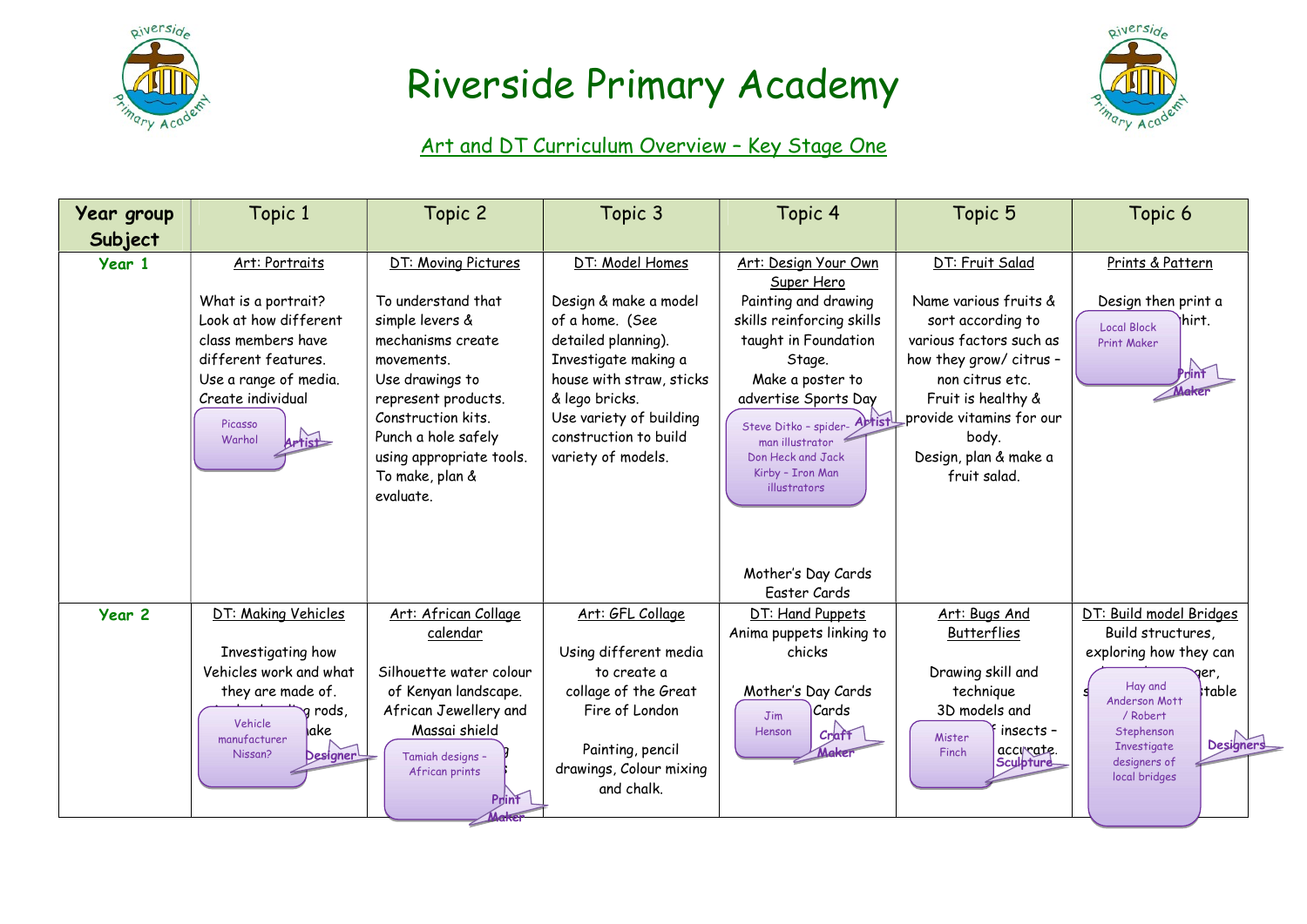



### Art and DT Curriculum Overview – Lower Key Stage Two

| Year group | Topic 1                                                                                                                                                                                                                                                                                                                                                                                                                                                  | Topic 2                                                                                                                                                                                                                                                                                                                                                                                                                                               | Topic 3                                                                                                                                                                                     | Topic 4                                                                                                                                                                    | Topic 5                                                                                                                                                                                                                                                                                                                                                                                     | Topic 6                                                                                                                                                                                                                                                                                                                                                                                 |
|------------|----------------------------------------------------------------------------------------------------------------------------------------------------------------------------------------------------------------------------------------------------------------------------------------------------------------------------------------------------------------------------------------------------------------------------------------------------------|-------------------------------------------------------------------------------------------------------------------------------------------------------------------------------------------------------------------------------------------------------------------------------------------------------------------------------------------------------------------------------------------------------------------------------------------------------|---------------------------------------------------------------------------------------------------------------------------------------------------------------------------------------------|----------------------------------------------------------------------------------------------------------------------------------------------------------------------------|---------------------------------------------------------------------------------------------------------------------------------------------------------------------------------------------------------------------------------------------------------------------------------------------------------------------------------------------------------------------------------------------|-----------------------------------------------------------------------------------------------------------------------------------------------------------------------------------------------------------------------------------------------------------------------------------------------------------------------------------------------------------------------------------------|
| Subject    |                                                                                                                                                                                                                                                                                                                                                                                                                                                          |                                                                                                                                                                                                                                                                                                                                                                                                                                                       |                                                                                                                                                                                             |                                                                                                                                                                            |                                                                                                                                                                                                                                                                                                                                                                                             |                                                                                                                                                                                                                                                                                                                                                                                         |
| Year 3     | Art: painting colours<br>To be completed during<br>collapsed timetable week.<br>The colour wheel. Shades &<br>Tones, Distance & perspective.<br>Charcoal drawings reflecting<br>upon the past and coalmining<br>history.<br>Allow for free choice of<br>materials including<br>watercolour, charcoal, pencil,<br>pastels, oil pastels, paint,<br>collage to support mastery of<br>art and design techniques.<br>Artist<br>LS Lowry &<br>Alexander Miller | DT: Diva Decoration<br>Diva decorative presentation<br>boxes using nets of 3D shapes.<br>Proto types using polydron or<br>maths resources.<br>Calendar, tree decoration and<br>Cards for Christmas                                                                                                                                                                                                                                                    | Design and create A Greek<br>Pot<br>Using clay                                                                                                                                              | <b>Ancient Greek Masks</b><br>Design and create masks<br>(mythical creatures).<br>Mother's Day Card<br>Easter Cards                                                        | Design and create own stained<br>glass window<br>Allow for free choice of<br>materials including<br>watercolour, charcoal, paint,<br>collage to support mastery of<br>art and design techniques.<br>Investigate architecture of<br>Durham Cathedral and compare<br>with famous cathedrals around<br>the world.<br>Richard<br>Farnham.<br>George<br>Gilbert<br>Architect<br>Scott,<br>Edward | DT Recycled Monsters<br>Explore, develop &<br>communicate design proposals<br>by modelling ideas. Create a<br>model of an iron man.<br>Evaluate design ideas as they<br>develop and indicate ways of<br>improving designs<br>Understand and use mechanical<br>systems in their products [for<br>example, gears, pulleys, cams,<br>levers and linkages]<br>Designer<br>Antony<br>Gormley |
| Year 4     | DT: Roman Mosaics<br>Plan, design and create mosaics<br>Generate prototypes for<br>mosaics.<br>Discuss tiling techniques and<br>how tiles were used in the past<br>and are used in the present.<br>Gaudi<br>Local Artist Cotfield<br>mirrors<br>Designer                                                                                                                                                                                                 | Art: Free Painting<br>Display on friendships and<br>relationships where each child<br>makes a contribution to a class<br>display eg. Friendship collage<br>Research artists and designers<br>to help influence pupils' style and<br>technique.<br>Allow for free choice of<br>materials including watercolour,<br>charcoal, paint, collage to<br>support mastery of art and<br>design techniques.<br>Calendar tree decoration, Cards<br>and Calendars | DT: Paper Mache Volcano<br>Make a paper mache volcano<br>& identify features within it.<br>Use different materials to<br>simulate the eruption of a<br>Volcano.<br>Cross sectional diagrams | Art: Rangoli Notebooks<br>Rangoli Patterns, chalk<br>patterns, dying rice, pattern<br>shapes, repeating patterns<br>making notebooks.<br>Mother's Day Card<br>Easter Cards | DT: Anglo Saxon Purses<br>Design and make purses<br>Sewing skills<br>Individual stitches<br>Joining materials                                                                                                                                                                                                                                                                               | Art: Technical Drawing<br>Perspective and technical<br>drawings linking to story<br>setting. Experiment with<br>isometric papers.<br>Meccano - designing and<br>building based upon movement<br>and mechanics. Gears, pulleys,<br>cams, leavers and linkages.<br>ŊΤ<br>Electrical systems understand<br>and use electrical systems in<br>their products [for example,                   |